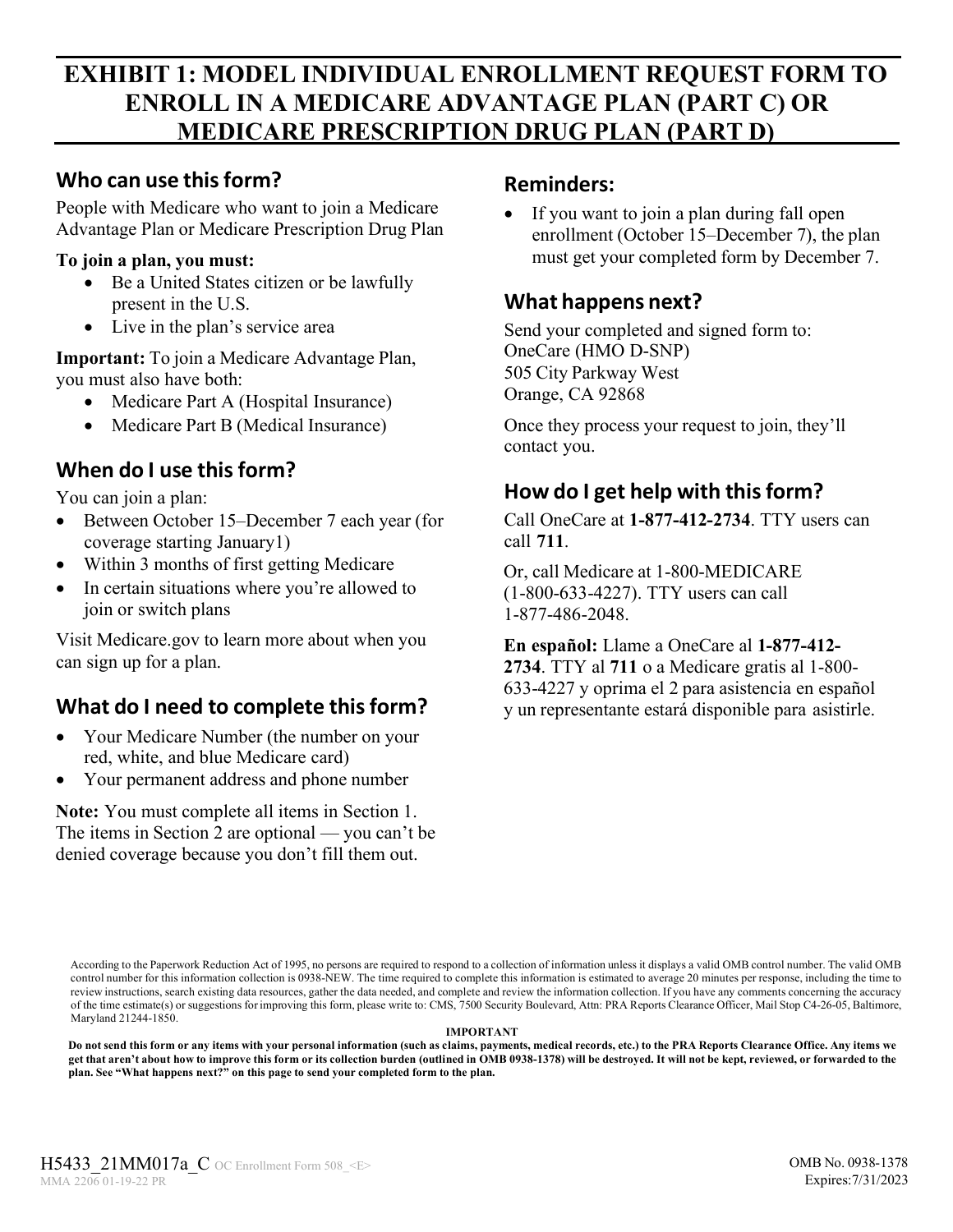

# **OneCare (HMO SNP) Individual Enrollment Form**

| Section 1 – All fields on this page are required (unless marked optional)                                                                                              |                                                                 |                             |           |  |  |
|------------------------------------------------------------------------------------------------------------------------------------------------------------------------|-----------------------------------------------------------------|-----------------------------|-----------|--|--|
| Select the plan you want to join:                                                                                                                                      |                                                                 |                             |           |  |  |
| $\Box$ OneCare (HMO SNP) – \$0 per month                                                                                                                               |                                                                 |                             |           |  |  |
| FIRST name:                                                                                                                                                            | LAST name:                                                      | [Optional: Middle Initial]: |           |  |  |
|                                                                                                                                                                        |                                                                 |                             |           |  |  |
| Birth date: (MM/DD/YYYY)                                                                                                                                               | Sex:                                                            | Phone number:               |           |  |  |
| $\begin{array}{c c c c c c c c c} \hline \begin{array}{c c c} & \end{array} & \begin{array}{c} \end{array} & \end{array}$ $\Box$ Male $\Box$ Female                    |                                                                 |                             |           |  |  |
| Permanent Residence street address (Don't enter a PO Box):                                                                                                             |                                                                 |                             |           |  |  |
|                                                                                                                                                                        |                                                                 |                             |           |  |  |
| City:                                                                                                                                                                  | [Optional: County]:                                             | State:                      | ZIP Code: |  |  |
|                                                                                                                                                                        |                                                                 |                             |           |  |  |
| Mailing address, if different from your permanent address (PO Box allowed):                                                                                            |                                                                 |                             |           |  |  |
| Street address:                                                                                                                                                        | City:                                                           | State:<br>ZIP Code:         |           |  |  |
|                                                                                                                                                                        |                                                                 |                             |           |  |  |
|                                                                                                                                                                        |                                                                 |                             |           |  |  |
|                                                                                                                                                                        |                                                                 |                             |           |  |  |
| <b>Your Medicare information:</b>                                                                                                                                      |                                                                 |                             |           |  |  |
| <b>Medicare Number:</b>                                                                                                                                                | _____-__-____                                                   |                             |           |  |  |
| Answer these important questions:                                                                                                                                      |                                                                 |                             |           |  |  |
| Will you have other prescription drug coverage (like VA, TRICARE) in addition to OneCare? $\Box$ Yes $\Box$ No                                                         |                                                                 |                             |           |  |  |
| Name of other coverage:                                                                                                                                                | Member number for this coverage: Group number for this coverage |                             |           |  |  |
|                                                                                                                                                                        | <u> 1989 - Johann Stein, mars an t-Amerikaansk ferskeizh (</u>  |                             |           |  |  |
|                                                                                                                                                                        |                                                                 |                             |           |  |  |
| Are you enrolled in your state Medicaid (Medi-Cal) program? $\Box$ Yes $\Box$ No<br>If "yes," please provide your Medicaid 9-digit number (Client Index Number (CIN)): |                                                                 |                             |           |  |  |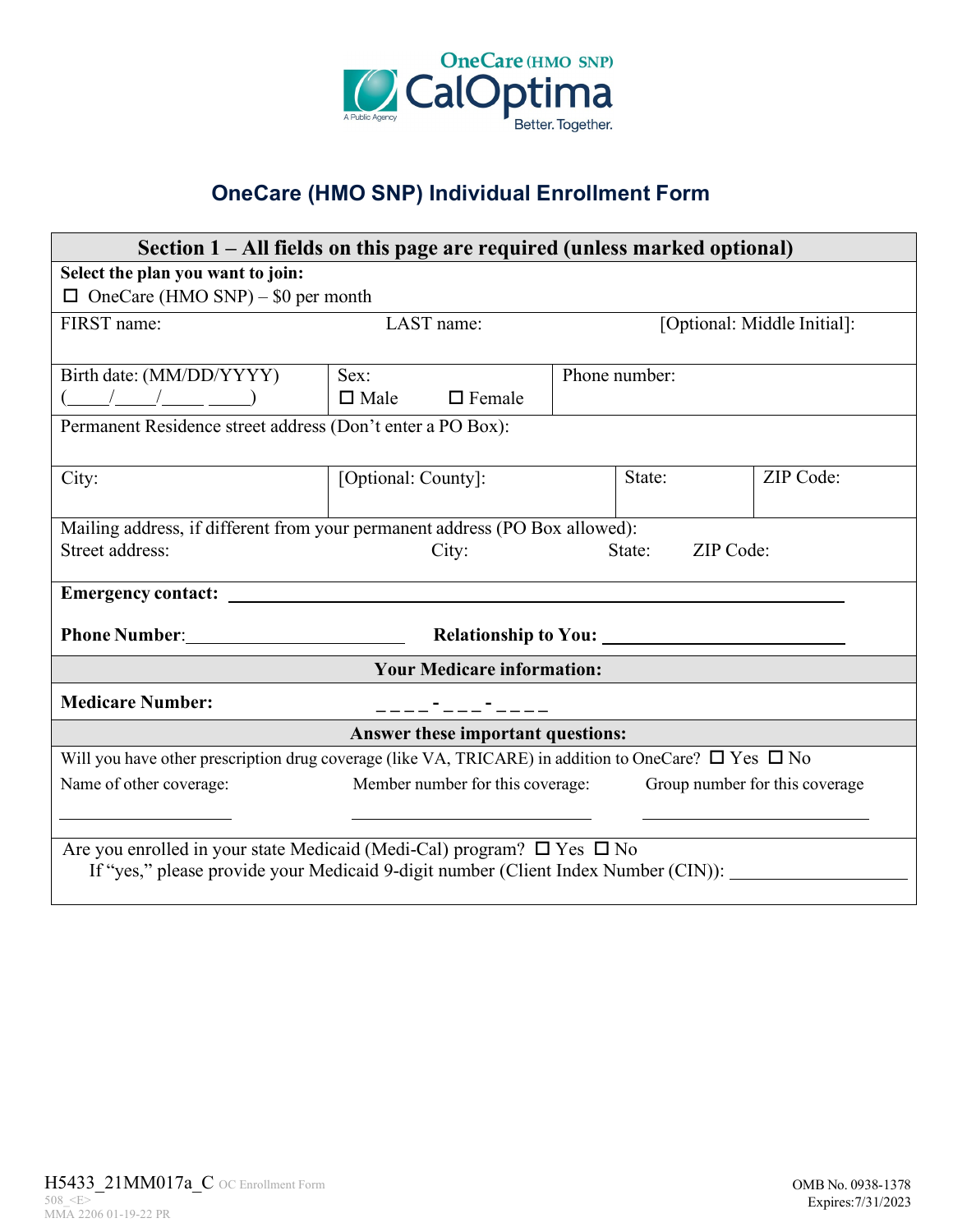#### **IMPORTANT: Read and sign below:**

- I must keep both Hospital (Part A) and Medical (Part B) to stay in OneCare.
- By joining this Medicare Advantage Plan or Medicare Prescription Drug Plan, I acknowledge that OneCare will share my information with Medicare, who may use it to track my enrollment, to make payments, and for other purposes allowed by Federal law that authorize the collection of this information (see Privacy Act Statement below).
- Your response to this form is voluntary. However, failure to respond may affect enrollment in the plan.
- The information on this enrollment form is correct to the best of my knowledge. I understand that if I intentionally provide false information on this form, I will be disenrolled from the plan.
- I understand that people with Medicare are generally not covered under Medicare while out of the country, except for limited coverage near the U.S. border.
- I understand that when my OneCare coverage begins, I must get all of my medical and prescription drug benefits from OneCare. Benefits and services provided by OneCare and contained in my OneCare "Evidence of Coverage" document (also known as a member contract or subscriber agreement) will be covered. Neither Medicare nor OneCare will pay for benefits or services that are not covered.
- I understand that my signature (or the signature of the person legally authorized to act on my behalf) on this application means that I have read and understand the contents of this application. If signed by an authorized representative (as described above), this signature certifies that:

1) This person is authorized under State law to complete this enrollment, and

2) Documentation of this authority is available upon request by Medicare.

| Signature:                                                                     | <b>Today's Date</b>       |  |  |
|--------------------------------------------------------------------------------|---------------------------|--|--|
| If you're the authorized representative, sign above and fill out these fields: |                           |  |  |
| Name:                                                                          | Address:                  |  |  |
| Phone number:                                                                  | Relationship to enrollee: |  |  |

| Section $2 - All$ fields on this page are optional                                                                                                                                                                                                     |  |  |  |  |
|--------------------------------------------------------------------------------------------------------------------------------------------------------------------------------------------------------------------------------------------------------|--|--|--|--|
| Answering these questions is your choice. You can't be denied coverage because you don't fill them out.                                                                                                                                                |  |  |  |  |
| Select one if you want us to send you information in a language other than English.                                                                                                                                                                    |  |  |  |  |
| $\Box$ Spanish $\Box$ Vietnamese                                                                                                                                                                                                                       |  |  |  |  |
| Select one if you want us to send you information in an accessible format.                                                                                                                                                                             |  |  |  |  |
| $\Box$ Braille $\Box$ Large print $\Box$ Audio CD                                                                                                                                                                                                      |  |  |  |  |
| Please contact OneCare at $\leq$ 1-877-412-2734> if you need information in an accessible format other than<br>what's listed above. Our office hours are $\leq$ Monday through Friday from 8:00 a.m. to 5:00 p.m. $>$ TTY<br>userscan call $\le$ 711>. |  |  |  |  |
| Do you work? $\Box$ Yes $\Box$ No<br>Does your spouse work? $\Box$ Yes $\Box$ No                                                                                                                                                                       |  |  |  |  |
| List your Primary Care Physician (PCP), clinic, or health center:                                                                                                                                                                                      |  |  |  |  |
| <b>Office Use Only:</b>                                                                                                                                                                                                                                |  |  |  |  |
| Plan ID $\#$ :                                                                                                                                                                                                                                         |  |  |  |  |
| Effective Date of Coverage: IEP: AEP: SEP: ICEP (type):                                                                                                                                                                                                |  |  |  |  |
| Name of Plan Representative/agent/broker:                                                                                                                                                                                                              |  |  |  |  |